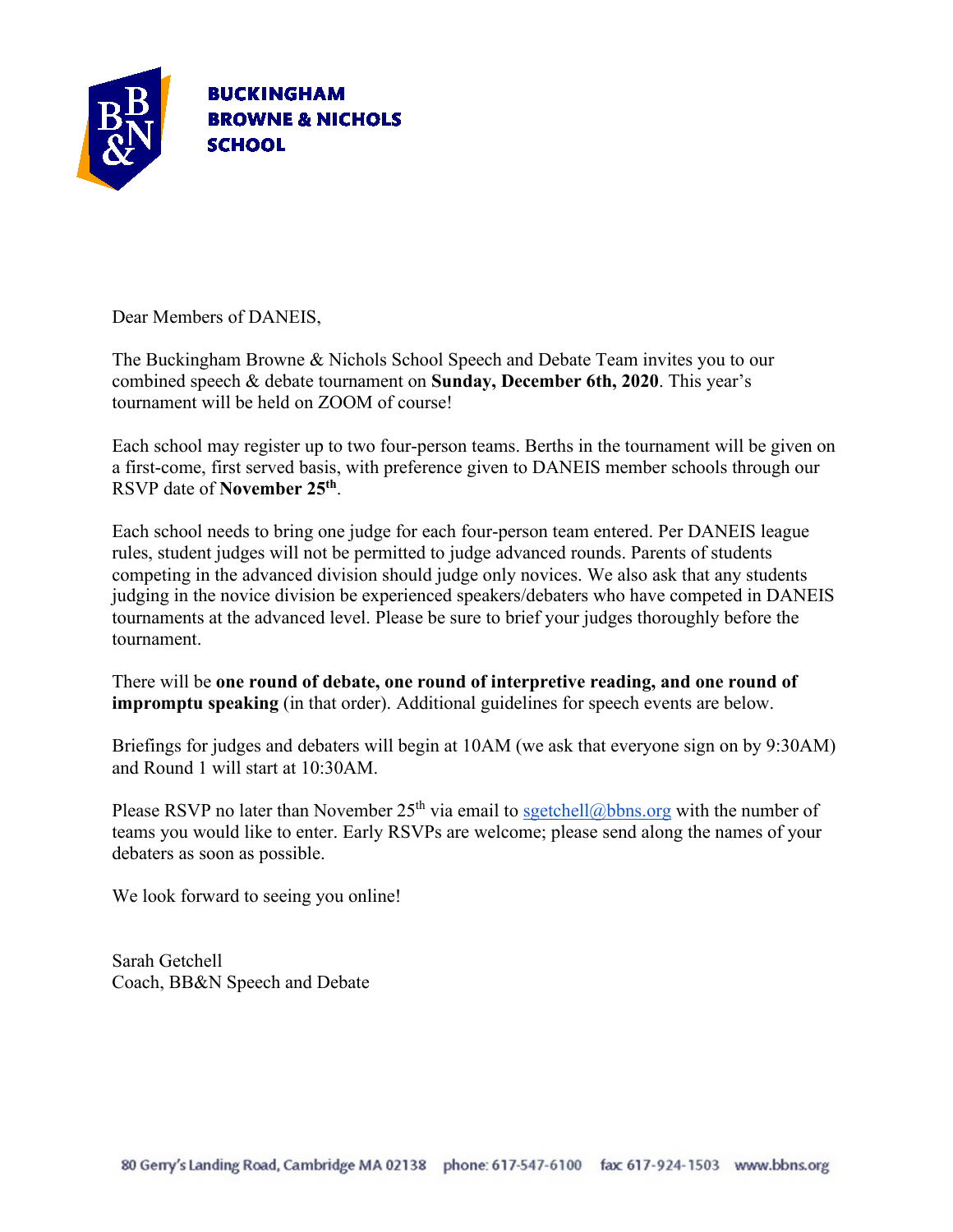

## **GUIDELINES FOR SPEECH EVENTS**:

Here are some more specific guidelines for impromptu and interpretive reading that might be of use as you help your kids prepare for our tournament (if you've been working from last year's guidelines, have no fear, the below are identical). We will use the DANEIS parli rules posted on our website: [DANEIS Parli Rules](http://daneis.org/wordpress/?page_id=31)

### **IMPROMPTU (2 minutes of preparation. 3-5 minute speech with a 15-second grace period on either end)**

#### **General guidelines:**

Each speaker will be given three topics in the ZOOM chat, which may be words, quotations, or phrases (anything not specifically related to current events). The speaker will have two minutes to prepare, during which time he/she may make notes, but these notes may not be used during the speech. Wit, humor, philosophy, sentiment, absurdity are equally welcome. Although a speaker may make reference to the words or beliefs of others, whether fictional or real characters, he or she must speak in his or her own person for the substantial majority of the speech (competitors may not adopt a persona for their speeches).

Judges will be looking for agility of thought, for the development of ideas, for strong organization, and, above all, for the ability of each speaker to communicate with style and originality. It is strictly understood that competitors will not use prepared material for this event. NOTE: Plagiarism, including the repetition of an example that a competitor used in a recent competition, will be grounds for disqualification.

#### **Specific guidelines:**

- Speeches should be structured and logical.
- Speeches should be based on the chosen topic.
- Canned/rehearsed/reworked impromptus will be penalized.
- Hate speech of any kind is unacceptable.
- No props of any kind are permitted.
- The speaker must state the topic at the end of their speech.
- No notes of any kind, other than the topic paper are permitted during the speech.
- Although a speaker may refer to the words or beliefs of others, whether fictional or real characters, *he or she must speak in his or her own person for the substantial majority of the speech*. Adoption of a persona is not allowed for Impromptu speaking.